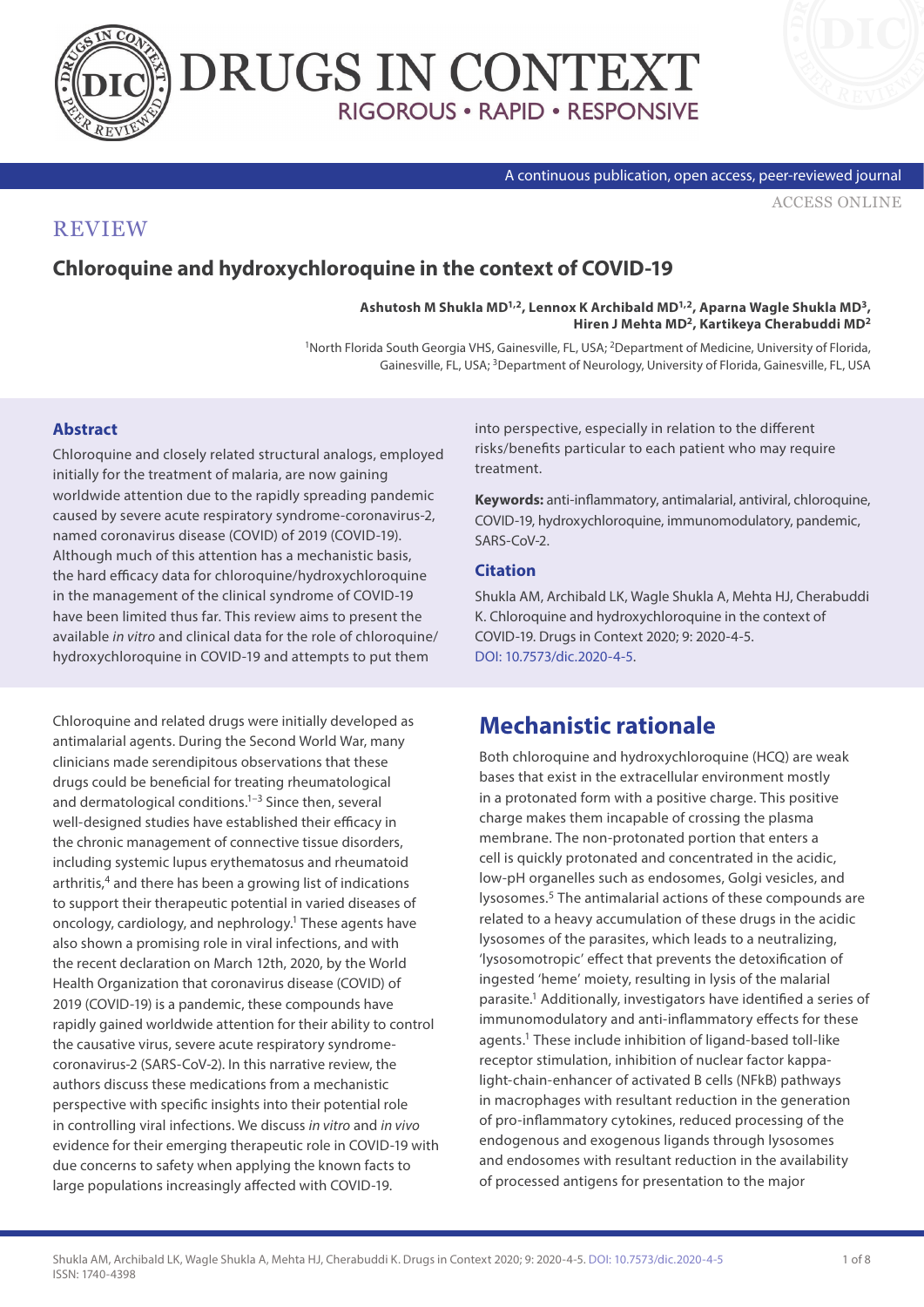

histocompatibility complex–T cell receptor interactions, and downstream activation of cellular immunity.6–9 Together, these properties lay the foundation of their use in several rheumatological, cardiovascular, and dermatological diseases.

These pleiotropic actions, seen in a variety of chronic diseases, have also guided their exploration for the control of viral infections. To date, these agents have been explored in Ebola virus disease,10 human immunodeficiency virus (HIV) infection,<sup>11,12</sup> Middle East Respiratory Syndrome (MERS),<sup>13</sup> and SARS-CoV-1 infection,5,14 and their promising action against SARS-CoV-1 has provided the basis for their putative benefits in treating SARS-CoV-2 infection.15 However, the exact mechanism by which chloroquine/HCQ may be of benefit in COVID-19 is largely speculative and appears to be related to a series of actions demonstrated in alternate, yet similar, disease models (Figure 1).

HCQ is known to have significant effects on many mechanisms that drive the viral entry into the host cells. Most prominent among them are its actions on the angiotensin converting enzyme (ACE) II receptors. The original experiments during the SARS epidemic suggested that SARS-CoV-1 binds to ACE II receptors, primarily present in the lung, heart, kidney, and intestine for its entry into the host system. More specifically, SARS-CoV-1 binds to the sialic acid moiety of the ACE II receptors.15,16 Chloroquine inhibits the intracellular glycosylation of the ACE II, and thus inhibits the addition of sialic acid moiety, which then leads to reduced ligand recognition and internalization of the virus.17 Phylogenetic analysis of SARS-CoV-2 has shown about 80% nucleotide homology with SARS-CoV-1,<sup>18</sup> prompting the evaluation of these drug compounds for COVID-19. Once the virus is bound to the cell membrane, endosomes play an important role in the fusion of viral particles and their internalization. Thus, neutralization of the acidic pH of the endosome by chloroquine or HCQ may prevent the fusion of SARS-CoV-2 with the host cell inhibiting the primary entry.19

An alternate mechanism hypothesized to inhibit the uptake of the virus into the host cell is based on the ability of chloroquine to be a broad inhibitor of nanoparticle endocytosis by resident macrophages.20 At the concentrations achieved in routine clinical dosing, chloroquine reduces *in vitro* and *in vivo* accumulation of synthetic nanoparticles.<sup>21,22</sup> It also reduces the expression of phosphatidylinositol-binding clathrin assembly protein,<sup>22</sup> required for clathrin-mediated endocytosis of nano-sized structures. The ultrastructural studies of SARS-CoV-2 show that these virions fall within the same size (60–140 nm) and shape (spherical) range<sup>18</sup> as the commonly studied synthetic nanoparticles.<sup>23,24</sup> Thus, these actions against SARS-CoV-2 may be applicable at early stages before viral replication,<sup>20</sup> which requires further experimental confirmation. Alternatively, these compounds may act at later stages by inhibiting specific enzymes needed for assembly of virion and budding of the virions from the cell membrane. These drugs may accomplish these goals without disruption of the viral particle and liberation of viral nucleic acid and enzymes that are necessary for viral replication from a lysosome.25,26

Finally, these compounds have been shown to have a profound effect on the inflammatory cascade. SARS-CoV, through its ACE II receptor attachment, infects the type 2 pneumocytes in the alveolar epithelium. This results in a local inflammatory reaction with resident neutrophils and macrophage activation as well as activation of the cellular immunity arm with T helper 1 (Th1) type response. The resultant cytokine storm and alteration in epithelial permeability lead to the development of acute respiratory distress syndrome and associated morbidity and mortality related to COVID-19.<sup>5</sup> Chloroquine/HCQ reduces the secretion of the proinflammatory cytokines, in particular the Th1 cytokines, namely interleukin (IL)-1, IL-6 tumor necrosis factor-α (TNFα), and interferon-gamma (IFNγ),<sup>27</sup> by the alveolar macrophages, and thus may have a role in reducing the peak inflammatory response in COVID-19. These antiviral effects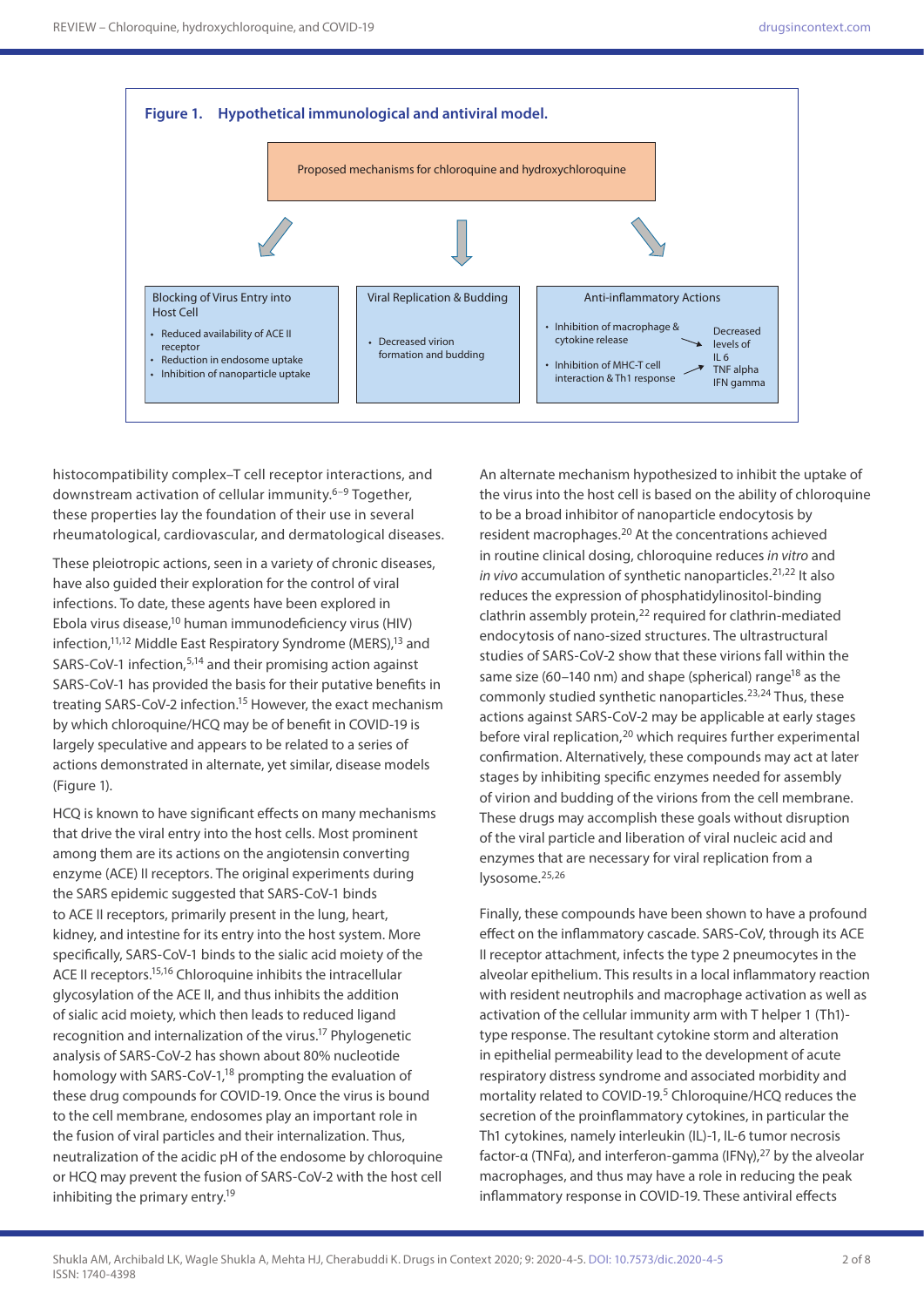combined with immunomodulatory properties are promising, and thus over the last 3 months, multiple studies have been launched to leverage these benefits in the clinical setting.

## *In vitro* **evidence of chloroquine/ HCQ on SARS-CoV-2**

A majority of the putative antiviral effects of chloroquine/HCQ molecules on the SARS-CoV-2 are the result of the indirect inferences drawn from the data available on SARS-CoV-1 or from an alternate viral model, that is, Epstein–Barr virus (EBV), HIV, and so forth. Led by its putative effects on the endosomal function disruption in one of the earliest *in vitro* studies, the Centers for Disease Control (CDC) studied the effects of chloroquine in primate Vero E6 cells (African green monkey kidney cells). The investigators found that chloroquine was effective against SARS-CoV-1, and the inhibitory effects were equally potent whether the primate cells were treated before or after exposure to the virus, suggesting both prophylactic and therapeutic applications. They further showed that addition of ammonium chloride to raise the endosomal pH also had a similar inhibitory effect on the viral replication, suggesting that these effects, that is, inhibition of cellular entry as well as postentry viral replication and assembly may be affected by the alterations in the pH of the intracellular organelles.17

In line with the findings from the CDC study, an investigative team in Wuhan, China, performed a similar *in vitro* time-ofaddition assay involving Vero E6 cells for SARS-Cov-2. In a physiology-based pharmacokinetic model, chloroquine/ HCQ concentrations in lung fluid were simulated under five different dosing regimens to explore the most potent and safe regimen. For 'entry' treatment, the drugs were added to the cells for 1 hour before viral attachment. For the 'post-entry' experiment, drugs were added at 2 hours post infection and maintained until the end of the experiment. Virus yield in the infected cell supernatants was quantified by quantitative reverse transcription-polymerase chain reaction (qRT-PCR). Similar to the CDC experiments, the investigators found that these molecules affected the control of virus at both entry and at post-entry stages.28 The investigators further found that among the two, HCQ was more potent than chloroquine as the effective concentration for a half-maximal response ( $EC_{50}$ ) was much lower (0.72 μM) for HCQ than for chloroquine (5.47 μM). Based on these experiments, the investigators suggested to treat SARS-CoV-2 infection with a loading dose of 400 mg twice daily of HCQ sulfate to be given orally on day 1, followed by 200 mg given twice daily for 4 more days. In another study from China, <sup>29</sup> the investigators found the  $EC_{90}$  value of chloroquine against the SARS-CoV-2 in Vero E6 cells was 6.90 μM. The investigators recommended that these concentrations, as evidenced through the pharmacokinetic studies for these molecules performed in the plasma of rheumatoid arthritis patients who received chloroquine at 500 mg per day dose, were clinically achievable.30

# **Clinical evidence of chloroquine/ HCQ on SARS-CoV-2**

While the *in vitro* experiments provide a rationale for their use in COVID-19, there is limited evidence on the clinical efficacy of these compounds for treating COVID-19. At the time of writing this manuscript, we found there were over 50 randomized studies registered with clinicaltrials.gov for the use of HCQ in COVID-19. The vast majority were still in the pre-recruitment phase, and a few were in the early stages of recruitment, but none of the larger studies had published their results. The *in vivo*  or clinical evidence presented in this review is derived mainly from the small-cohort, observational, and randomized studies (available for review at the time of manuscript preparation) on the clinical outcomes (Table 1).

In one of the first published pieces of evidence (published as a letter), Gao and colleagues from China drew attention to the potential role of chloroquine for treating COVID-19. Based on the clinical data collected from ten hospitals in China (Wuhan, Jingzhou, Guangzhou, Beijing, Shanghai, Chongqing, and Ningbo) involving >100 patients, the authors proposed that chloroquine was a promising therapeutic drug. They reported that the patients who received chloroquine phosphate had lower rates of pneumonia exacerbation, greater improvement in lung imaging findings, higher rates of conversion to the virus-negative state, and shorter disease course compared to those who did not receive the drug.<sup>31</sup> Unfortunately, the report did not publish specific details about the patient population, response pattern, or analysis of outcomes.

In another observational, single-arm, open-label clinical trial from Marseille, France,<sup>32</sup> the investigators reported clinical outcomes based on virological clearance from nasopharyngeal secretions. They enrolled 42 patients; over 80% of patients either had no symptoms (16.7%) or had upper respiratory tract symptoms (61.1%). Only a minority (22.2%) had lower respiratory tract diseases, including bronchitis and pneumonia. The investigators compared this with a control untreated group (n=16) consisting of patients who were either treated at a nearby facility without HCQ or who refused participation. Twenty-six patients received HCQ (200 mg three times daily for 10 days) of which six received it in conjunction with azithromycin (500 mg on day 1 followed by 250 mg daily for 4 days). The inclusion of azithromycin was rationalized on the basis of its *in vitro* activity against Zika and Ebola viruses $33,34$  and on the clinical evidence for its ability to prevent severe respiratory tract infections in patients suffering from viral infection.<sup>35</sup> The primary outcome for the study was the virological clearance from nasopharyngeal secretions at day 6 after receiving the drug. The investigators found that patients treated with HCQ alone or in combination with azithromycin had significantly greater virological clearance (*p*=0.001) at day 6 (57.1 and 100%, respectively), compared to those in the control group (12.5%). Although encouraging, this ongoing study, as published, had several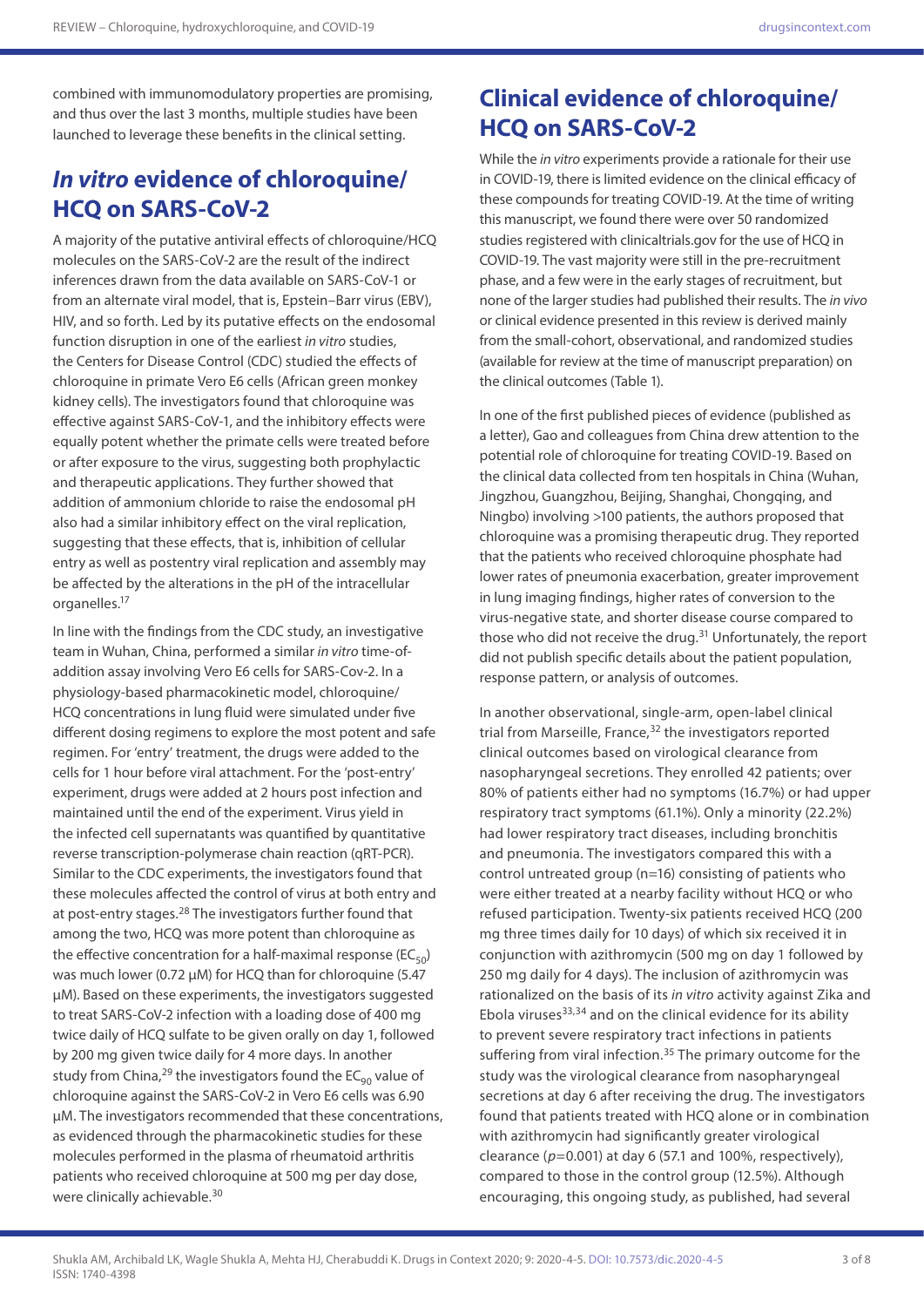#### **Table 1. Important completed and planned clinical studies exploring the efficacy of chloroquine/ hydroxychloroquine in the management (treatment/prevention) of COVID-19.**

| <b>Study</b>                  | No. of<br>participants | <b>Design</b>                                | <b>Dose</b>                                                             | Cotherapy                                                                             | <b>Outcome</b>                                                                           |
|-------------------------------|------------------------|----------------------------------------------|-------------------------------------------------------------------------|---------------------------------------------------------------------------------------|------------------------------------------------------------------------------------------|
| <b>Available reports</b>      |                        |                                              |                                                                         |                                                                                       |                                                                                          |
| Gao et al. $31$               | >100                   | Clinical cohort                              | Unknown                                                                 | Unknown                                                                               | Benefits in clinical<br>parameters                                                       |
| Gautret<br>et al. $32$        | 42                     | Observational<br>prospective<br>cohort study | 200 mg three times<br>a day for 10 days                                 | Azithromycin in 6 out<br>of 26 patients, 500 mg<br>on day 1 and 250 mg<br>on day 2-5  | Virological clearance                                                                    |
| Molina<br>et al. $36$         | 11                     | Prospective<br>cohort study                  | 200 mg three times<br>a day for 10 days                                 | Azithromycin in 6 out<br>of 26 patients, 500 mg<br>on day 1 and 250 mg<br>on days 2-5 | Virological clearance<br>20% at day 5-6                                                  |
| <b>Zhaowei</b><br>et al. $37$ | 62                     | Randomized<br>controlled<br>study            | 200 mg twice a day<br>for 5 days                                        | None                                                                                  | Improvements in<br>clinical and radiological<br>parameters                               |
| Chen<br>et al. $38$           | 30                     | Randomized<br>controlled<br>study            | 400 mg daily for 5<br>days                                              | None                                                                                  | No improvements in<br>virological clearance or<br>clinical or radiological<br>parameters |
| Important upcoming studies*   |                        |                                              |                                                                         |                                                                                       |                                                                                          |
| Solidarity<br>study $**$      | 40,000                 | Randomized<br>controlled<br>study            | 800 mg $\times$ 2 loading<br>and 400 mg $\times$ 2<br>daily for 10 days | None<br>Multiple comparison<br>arms                                                   | Clinical parameters<br>Hard outcome measures<br><b>Biological markers</b>                |
| HERO-HCQ                      | 15,000                 | Randomized<br>controlled<br>study            | 600 mg twice on<br>day 1 and 400 mg<br>daily for 29 days                | None                                                                                  | Preventive study with<br>rates of turning viral<br>screening positive                    |

\*At the time of this manuscript, there are over 50 different clinical trials registered with the clinicaltrials.gov. The prospective list is aimed to highlight the largest therapeutic (Solidarity study) and preventive studies (HERO-HCQ) registered.

\*\*Solidarity study is a pragmatic RCT with planned enrollments across many nations based on the local resources and the needs. Thus, the treatment regimen, therapeutic agent, and the outcome measures are finalized by the local study team. The current regimen and the outcome measures are depictive of the Solidarity's Norway arm of the study.

concerns to allow for strong recommendations in favor of or against HCQ. Six of the 26 patients in the treatment group were lost to follow-up and were not included in the analysis, with three transferred to intensive care unit (ICU), one death, and two withdrawals, limiting the interpretation of the data. Furthermore, the criteria for the selection of patients receiving additional azithromycin were not specified. Finally, the study had a very low proportion of patients with lower respiratory tract pathology, and outcomes of the clinical parameters including effects on hemodynamic stability, ventilator parameters, length of ICU and hospital stay, and mortality have not been published. Nonetheless, early strong indications for the efficacy of this paper prompted another group in France to prospectively study 11 consecutive COVID-19 patients with high comorbidity burden (in 8 out of 11) admitted under their care to be treated with the combination regimen of HCQ and azithromycin, in doses

similar to those used in the Marseille study. Serious adverse events (one death, two transfers to the ICU, and one drug discontinuation due to prolongation of QTc interval) were reported in 4 out of 11 patients, and 8 out of the remaining 10 had persistently positive nasopharyngeal swab PCR after 5–6 days of therapy, prompting investigators to conclude that there is no evidence of rapid clearance with this therapy.<sup>36</sup>

Findings from two additional randomized control studies recently became available for review. In the first one, investigators from Wuhan, China (Renmin Hospital of Wuhan University),37 evaluated the effects of a 5-day course of HCQ (200 mg twice-a-day regimen) in addition to a 'standard treatment' comprising oxygen therapy, antibiotics, and immunoglobulin, with or without corticosteroids compared with 'standard treatment' alone. The study utilized clinical measures, such as the return of body temperature and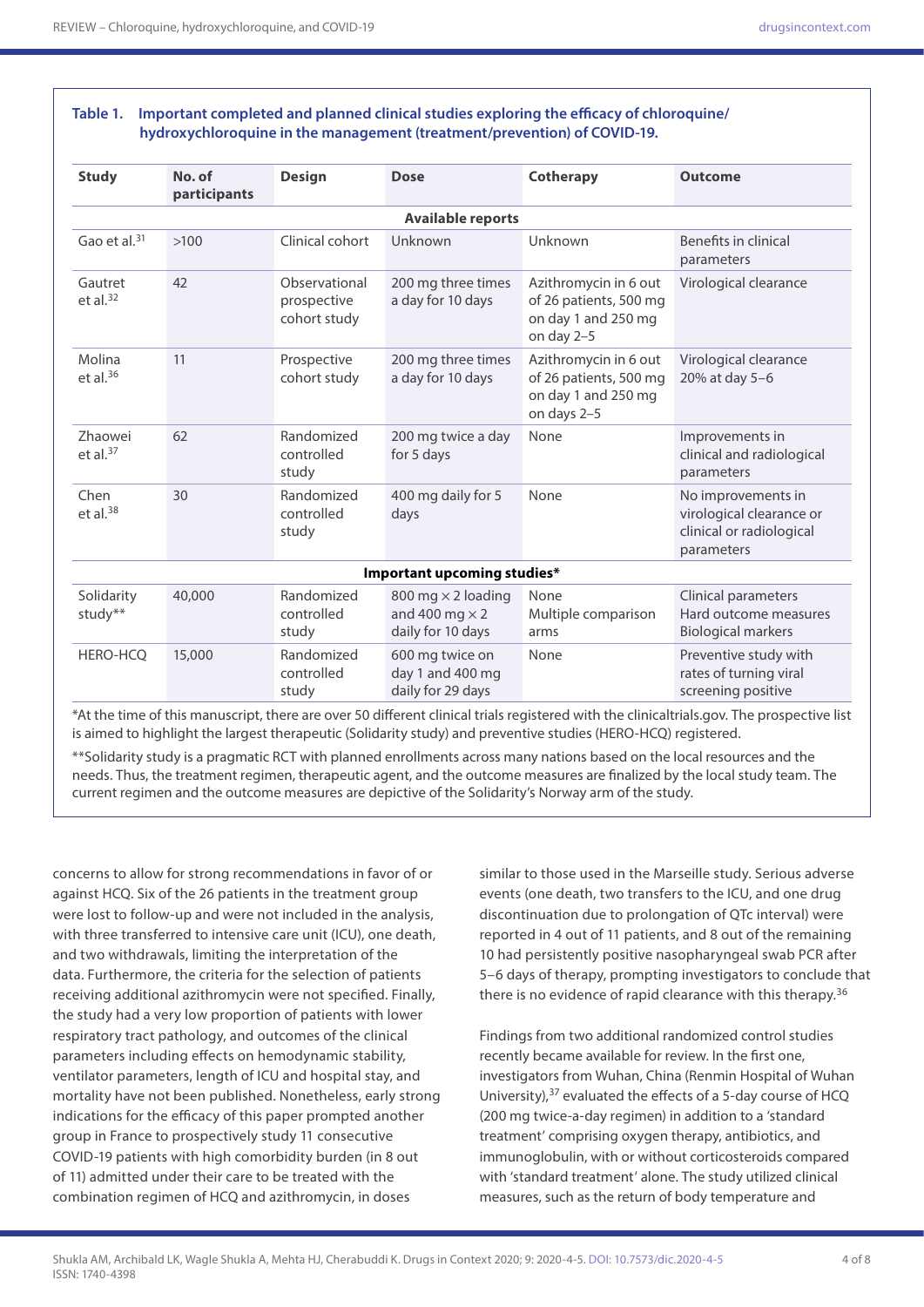persistent improvement of cough symptoms lasting >72 hours, as the primary outcomes. The results showed that the HCQ treatment group had a significantly shorter time to reach afebrile status (2.2±0.4 *versus* 3.2±1.3 days, *p*<0.0008) and had a significantly shorter time to cough relief (2.0±0.2 *versus* 3.1±1.5 days, *p*<0.0016) compared to the standard treatment group. The investigators also found that the rates of radiological improvements on chest computed tomography (CT) were higher in the HCQ treatment group (80.6%, 25 of 31 patients) compared to the control group (54.8%, 17 of 31 patients). While these findings are encouraging, another study from the Shanghai Public Health Clinical Center in China<sup>38</sup> did not find similar benefits with HCQ. In this study, 30 patients with confirmed COVID–19 were randomized to either receive conventional treatment only or conventional treatment with the addition of HCQ (400 mg daily for 5 days). The investigators found that the viral clearance, as judged by the detection of the viral nucleic acid in the pharyngeal swab on day 7 after treatment initiation, was not different for the two groups. They also found that the difference in the median time to achieve afebrile status and in the radiological findings of pneumonia was not different for the two groups.

## **Pharmacokinetics and safety concerns**

Details of the pharmacokinetics and safety profiles for chloroquine/HCQ were recently reviewed in this journal and are available.<sup>1</sup> We have more than seven decades of clinical experience with these agents, and overall, the safety of these agents is well established. HCQ is the structural analog of the chloroquine molecule with the addition of a β-hydroxyl moiety at one end. Although this imparts HCQ a comparable clinical efficacy, it has been noticed to do so by providing a better safety profile.<sup>1</sup> In modern medicine, HCQ is a more commonly used formulation for most non-malarial indications. Both these agents are cheap, safe, and well tolerated by most patient populations, including pregnant women and those with chronic diseases or immunocompromised status. They are administered orally and have a near-complete absorption from the gastrointestinal tract with about 75% bioavailability.<sup>39</sup> Peak drug concentrations are achieved in about 4–12 hours after oral administration and are excreted principally through the kidneys, the process facilitated by acidification of the urine. Small quantities are also excreted through the bile, sweat, and saliva. They are widely distributed throughout the body, including the lung, 40 and have a large volume of distribution with significant intracellular sequestration, allowing them to have a long functional half-life (40–50 days) and achieve stable plasma levels usually after 4–6 weeks of regular daily dosing.27 Unfortunately, these kinetics have been studied with chronic use of chloroquine/HCQ, and its applicability, especially in short courses, concerning alveolar concentration is not known.

The most frequent adverse effects related to acute use comprise gastrointestinal intolerance, concerns for acute

anemia – especially in patients with pre-existing glucose-6 phosphate dehydrogenase (G6PD) deficiency, and flashing lights as an acute manifestation of retinopathy. While the risk of retinopathy is a major limiting factor for chronic use at higher doses, this is likely to be less of a concern with acute short-term doses recommended for COVID-19, especially for HCQ that has a faster clearance from retinal pigment cells, compared to chloroquine.41 Another concern particularly relevant to the current pandemic is the possibility of myocardial toxicity, QTc interval prolongation, and the possibility of cardiac arrhythmias. Several anecdotal reports and cohorts have raised concerns for chloroquine/HCQ -induced cardiomyopathy.42 However, a detailed review of the data suggests that these concerns are significant largely in patients prescribed high doses of these agents.<sup>43</sup> Recent reports have also suggested that COVID-19 itself may cause myocardial injury, which in and of itself is associated with the higher incidence of adverse outcomes.<sup>44</sup> It is noteworthy that the risk of adverse outcomes, and hence the need for therapy, is higher in the elderly COVID-19 population with multiple chronic diseases, the exact population at higher chances of having comorbidities or medications causing QTc prolongation. In this regard though, retrospective analyses of the rheumatological cohorts have shown that the incidence of cardiac arrhythmias is lower in patients on therapy with these agents compared to those not on treatment.45 Although reassuring, these mutually contradictory data demand additional caution, as the doses of HCQ recommended for the treatment of COVID-19 are higher than those used conventionally for chronic low-dose therapy, and their interplay with direct toxicity of SARS-CoV-2 is not known. Thus, especially for the high-risk population with significant comorbidity burden, it may be prudent to obtain a routine electrocardiogram prior to initiating HCQ therapy. As azithromycin is also known to prolong the QTc interval, patients with prolonged QTc (i.e. ≥450–500 msec) may be better served by avoiding a combination regimen or with ongoing telemetry monitoring for the occurrence of arrhythmias.

## **Conclusions**

The available data taken together show that chloroquine/ HCQ appears to have a potential role in the management of the clinical syndrome of the COVID-19. However, the level of preclinical and clinical evidence is not robust and must be backed by a higher level of data. Unfortunately, lack of alternative therapy, high rate of infectiousness and mortality, and the rapidity of spread elevate the nature of public health hazards related to COVID-19. The pandemic has many health and non-health ramifications, including the global recession. Thus, a rising number of regulatory healthcare agencies from across the globe, including China, Italy, France, Europe, Canada, and the USA – list not exhaustive, have included these compounds in their guidelines for treating COVID–19.<sup>46</sup> At the same time, there are also over 50 studies of varying enrollment targets, and a variety of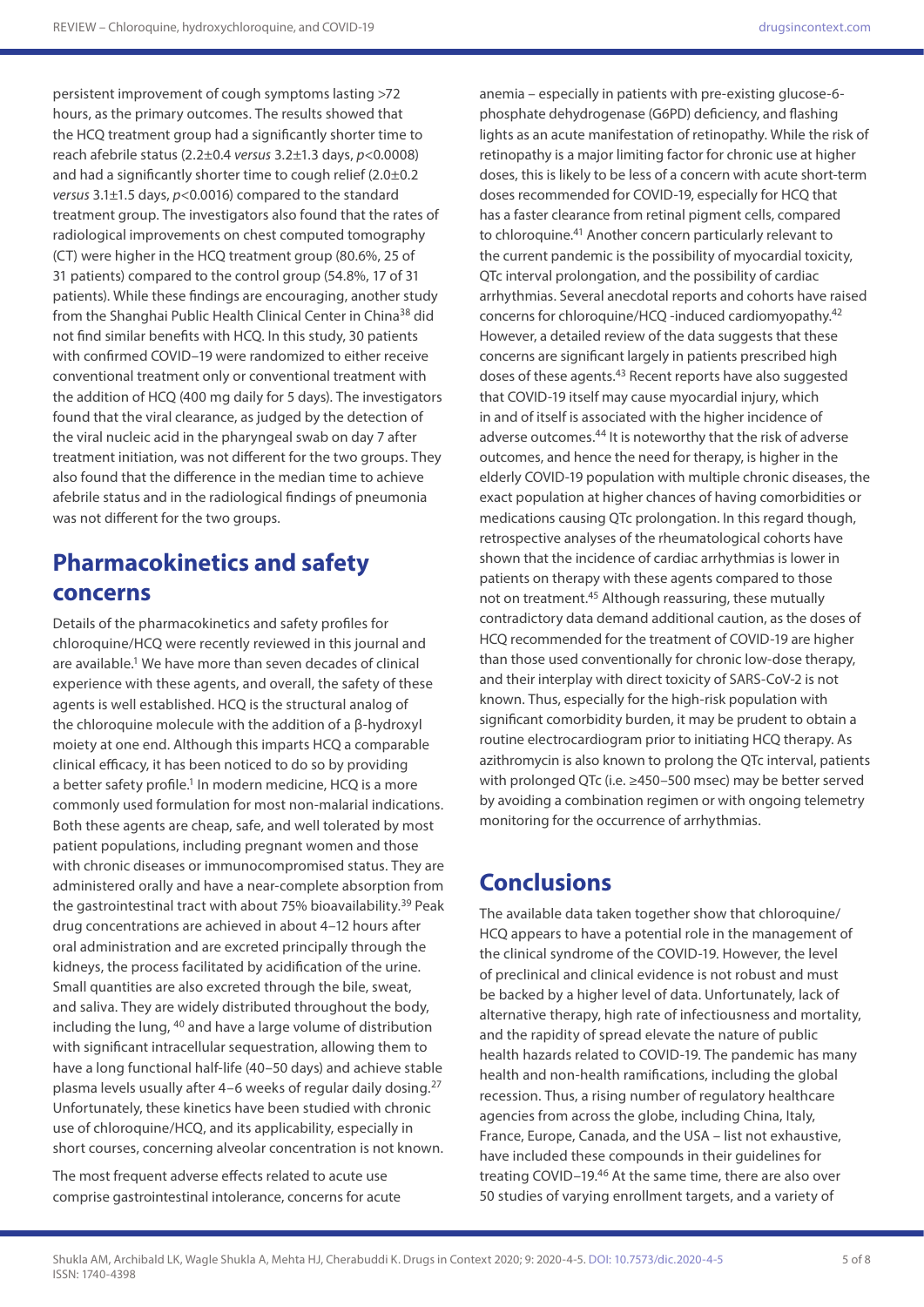clinical, biological, and mortality-related outcome measures registered with the clinicaltrials.gov. Prominent among these are two major studies that aim to evaluate the effect of these agents on therapy (WHO-sponsored pragmatic randomized study; Solidarity trial)<sup>47</sup> and the prophylaxis (National Institutes of Health [NIH]-sponsored study evaluating the

preventive aspects in the healthcare workers – The Healthcare Worker Exposure Response & Outcomes-HCQ [HERO-HCQ]).48 Pending the availability of such confirmatory studies, the use of these agents in COVID-19 should be viewed as experimental at this stage, and it should adhere to local, regional, or national ethics and research guidelines.

**Contributions:** Ashutosh Shukla was involved in the conception, execution, review, and critique of the manuscript; Lennox K Archibald was involved in the review and critique of the manuscript; Aparna Wagle Shukla was involved in the organization, review, and critique of the manuscript; Hiren Mehta was involved in the review and critique of the manuscript; Kartikeya Cherabuddi was involved in the organization, review, and critique of the manuscript. All named authors meet the International Committee of Medical Journal Editors (ICMJE) criteria for authorship for this article, take responsibility for the integrity of the work as a whole, and have given their approval for this version to be published.

**Disclosure and potential conflicts of interest:** The authors declare that they have no conflicts of interest relevant to this manuscript. The International Committee of Medical Journal Editors (ICMJE) Potential Conflicts of Interests form for the authors is available for download at: <https://www.drugsincontext.com/wp-content/uploads/2020/04/dic.2020-4-5-COI.pdf>

**Acknowledgements:** Ashutosh Shukla reports the following VA Merit Grant supports from the Department of Veterans Affairs (I01CX001661: Management of cardiovascular disease in advanced CKD and I01HX002639: A system-wide strategy for KDE to improve the health and health services outcomes among Veterans). Aparna Wagle Shukla reports grants from the NIH and has received grant support from the Benign Essential Blepharospasm Research Foundation, Dystonia coalition, Dystonia Medical Research Foundation, and National Organization for Rare Disorders and grant support from NIH (KL2 and K23 NS092957-01A1).

**Funding declaration:** There was no funding associated with the preparation of this article.

**Copyright:** Copyright © 2020 Shukla AM, Archibald LK, Wagle Shukla A, Mehta HJ, Cherabuddi K. Published by Drugs in Context under Creative Commons License Deed CC BY NC ND 4.0 which allows anyone to copy, distribute, and transmit the article provided it is properly attributed in the manner specified below. No commercial use without permission.

**Correct attribution:** Copyright © 2020 Shukla AM, Archibald LK, Wagle Shukla A, Mehta HJ, Cherabuddi K. [https://doi.org/10.7573/dic.2020-4-5.](https://doi.org/10.7573/dic.2020-4-5) Published by Drugs in Context under Creative Commons License Deed CC BY NC ND 4.0.

**Article URL:** <https://drugsincontext.com/chloroquine-and-hydroxychloroquine-in-the-context-of-covid-19>

**Correspondence:** Ashutosh M Shukla, Division of Nephrology, Hypertension and Transplantation, 1600 SW Archer Road, PO Box No., Gainesville, FL, 32610, USA. [ashutosh.shukla@medicine.ufl.edu](mailto:ashutosh.shukla@medicine.ufl.edu)

**Provenance:** submitted; externally peer reviewed.

**Submitted:** 10 April 2020; **Peer review comments to author:** 14 April 2020; **Revised manuscript received:** 14 April 2020; **Accepted:** 15 April 2020; **Publication date:** 28 April 2020.

Drugs in Context is published by BioExcel Publishing Ltd. Registered office: Plaza Building, Lee High Road, London, England, SE13 5PT.

BioExcel Publishing Limited is registered in England Number 10038393. VAT GB 252 7720 07.

For all manuscript and submissions enquiries, contact the Editor-in-Chief [gordon.mallarkey@bioexcelpublishing.com](mailto:gordon.mallarkey@bioexcelpublishing.com)

For all permissions, rights and reprints, contact David Hughes [david.hughes@bioexcelpublishing.com](mailto:david.hughes@bioexcelpublishing.com)

### **References**

- 1. Shukla AM, Wagle Shukla A. Expanding horizons for clinical applications of chloroquine, hydroxychloroquine, and related structural analogues. *Drugs Context.* 2019;8. <http://doi.org/10.7573/dic.2019-9-1>
- 2. Al-Bari MA. Chloroquine analogues in drug discovery: new directions of uses, mechanisms of actions and toxic manifestations from malaria to multifarious diseases. *J Antimicrob Chemother.* 2015;70(6):1608–1621.<http://doi.org/10.1093/jac/dkv018>
- 3. Wallace DJ. The history of antimalarials. *Lupus.* 1996;5(Suppl 1):S2–3.
- 4. Wallace DJ. The use of chloroquine and hydroxychloroquine for non-infectious conditions other than rheumatoid arthritis or lupus: a critical review. *Lupus.* 1996;5(Suppl 1):S59–64. <https://doi.org/10.1177/0961203396005001131>
- 5. Savarino A, Boelaert JR, Cassone A, Majori G, Cauda R. Effects of chloroquine on viral infections: an old drug against today's diseases? *Lancet Infect Dis.* 2003;3(11):722–727. [http://doi.org/10.1016/s1473-3099\(03\)00806-5](http://doi.org/10.1016/s1473-3099(03)00806-5)
- 6. Fox RI. Mechanism of action of hydroxychloroquine as an antirheumatic drug. *Semin Arthritis Rheum.* 1993;23(2 Suppl 1):82–91. [http://doi.org/10.1016/s0049-0172\(10\)80012-5](http://doi.org/10.1016/s0049-0172(10)80012-5)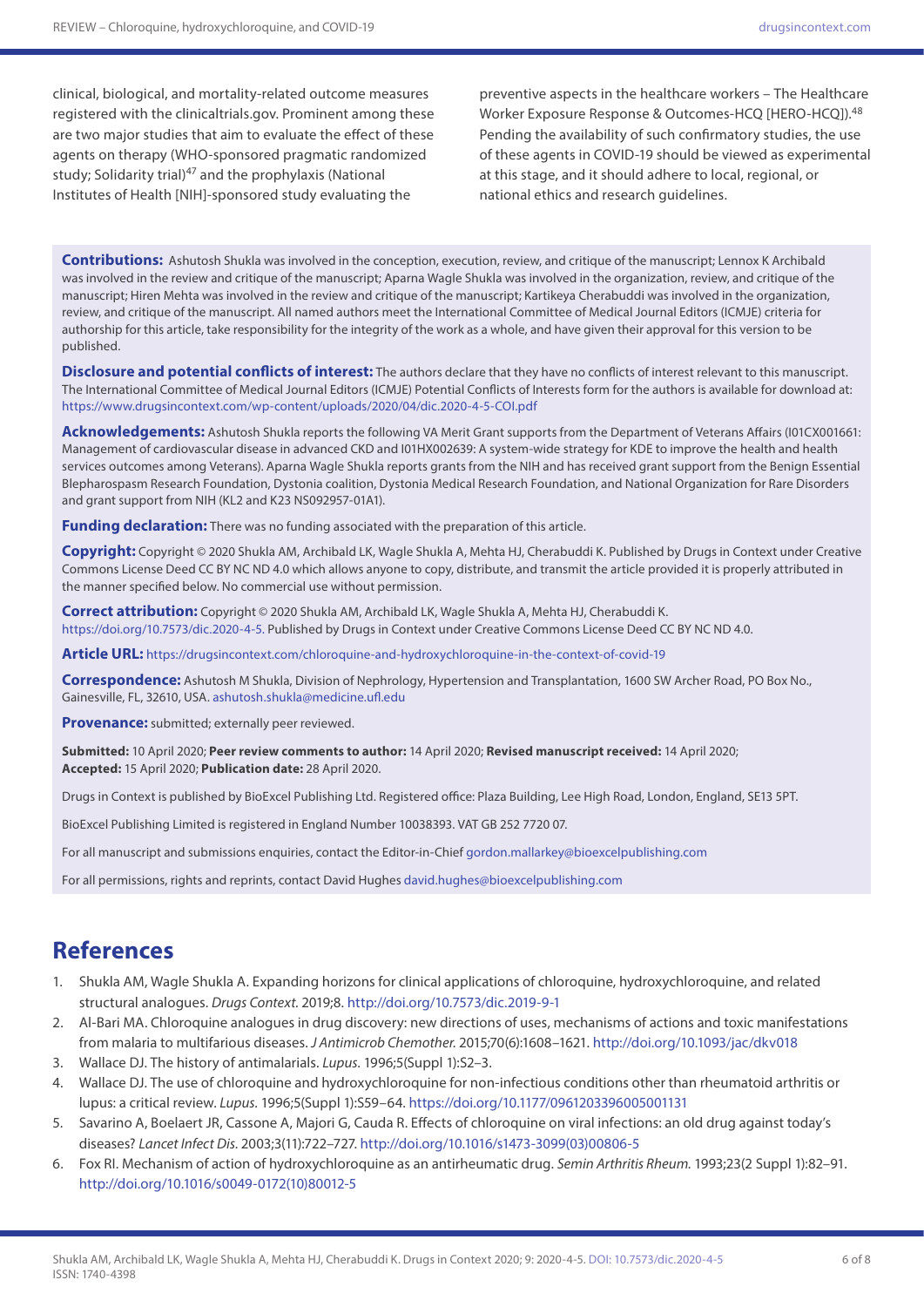- 7. Rainsford KD, Parke AL, Clifford-Rashotte M, Kean WF. Therapy and pharmacological properties of hydroxychloroquine and chloroquine in treatment of systemic lupus erythematosus, rheumatoid arthritis and related diseases. *Inflammopharmacology.*  2015;23(5):231–269. <http://doi.org/10.1007/s10787-015-0239-y>
- 8. Jang CH, Choi JH, Byun MS, Jue DM. Chloroquine inhibits production of tnf-alpha, il-1beta and il-6 from lipopolysaccharidestimulated human monocytes/macrophages by different modes. *Rheumatology (Oxford, England).* 2006;45(6):703–710. <http://doi.org/10.1093/rheumatology/kei282>
- 9. Karres I, Kremer JP, Dietl I, Steckholzer U, Jochum M, Ertel W. Chloroquine inhibits proinflammatory cytokine release into human whole blood. *Am J Physiol.* 1998;274(4):R1058–1064. <http://doi.org/10.1152/ajpregu.1998.274.4.R1058>
- 10. Dowall SD, Bosworth A, Watson R, et al. Chloroquine inhibited ebola virus replication in vitro but failed to protect against infection and disease in the in vivo guinea pig model. *J Gen Virol.* 2015;96(12):3484–3492. <http://doi.org/10.1099/jgv.0.000309>
- 11. Boelaert JR, Piette J, Sperber K. The potential place of chloroquine in the treatment of HIV-1-infected patients. *J Clin Virol.*  2001;20(3):137–140. [http://doi.org/10.1016/s1386-6532\(00\)00140-2](http://doi.org/10.1016/s1386-6532(00)00140-2)
- 12. Tsai WP, Nara PL, Kung HF, Oroszlan S. Inhibition of human immunodeficiency virus infectivity by chloroquine. *AIDS Res Hum Retroviruses.* 1990;6(4):481–489.<http://doi.org/10.1089/aid.1990.6.481>
- 13. de Wilde AH, Jochmans D, Posthuma CC, et al. Screening of an FDA-approved compound library identifies four smallmolecule inhibitors of middle east respiratory syndrome coronavirus replication in cell culture. *Antimicrob Agents Chemother.*  2014;58(8):4875–4884.<http://doi.org/10.1128/aac.03011-14>
- 14. Keyaerts E, Li S, Vijgen L, et al. Antiviral activity of chloroquine against human coronavirus oc43 infection in newborn mice. *Antimicrob Agents Chemother.* 2009;53(8):3416–3421. <http://doi.org/10.1128/aac.01509-08>
- 15. Devaux CA, Rolain JM, Colson P, Raoult D. New insights on the antiviral effects of chloroquine against coronavirus: what to expect for COVID-19? *Int J Antimicrob Agents.* 2020:105938.<http://doi.org/10.1016/j.ijantimicag.2020.105938>
- 16. Olofsson S, Kumlin U, Dimock K, Arnberg N. Avian influenza and sialic acid receptors: more than meets the eye? *Lancet Infect Dis.*  2005;5(3):184–188. [http://doi.org/10.1016/s1473-3099\(05\)01311-3](http://doi.org/10.1016/s1473-3099(05)01311-3)
- 17. Vincent MJ, Bergeron E, Benjannet S, et al. Chloroquine is a potent inhibitor of sars coronavirus infection and spread. *Virol J.*  2005;2:69.<http://doi.org/10.1186/1743-422x-2-69>
- 18. Zhu N, Zhang D, Wang W, et al. A novel coronavirus from patients with pneumonia in China, 2019. *N Engl J Med.* 2020;382(8): 727–733.<http://doi.org/10.1056/NEJMoa2001017>
- 19. Savarino A, Di Trani L, Donatelli I, Cauda R, Cassone A. New insights into the antiviral effects of chloroquine. *Lancet Infect Dis.*  2006;6(2):67–69. [http://doi.org/10.1016/s1473-3099\(06\)70361-9](http://doi.org/10.1016/s1473-3099(06)70361-9)
- 20. Hu TY, Frieman M, Wolfram J. Insights from nanomedicine into chloroquine efficacy against COVID-19. *Nat Nanotechnol.* 2020. <http://doi.org/10.1038/s41565-020-0674-9>
- 21. Pelt J, Busatto S, Ferrari M, Thompson EA, Mody K, Wolfram J. Chloroquine and nanoparticle drug delivery: a promising combination. *Pharmacol Ther.* 2018;191:43–49. <http://doi.org/10.1016/j.pharmthera.2018.06.007>
- 22. Wolfram J, Nizzero S, Liu H, et al. A chloroquine-induced macrophage-preconditioning strategy for improved nanodelivery. *Sci Rep.* 2017;7(1):13738. <http://doi.org/10.1038/s41598-017-14221-2>
- 23. Wolfram J, Ferrari M. Clinical cancer nanomedicine. *Nano Today.* 2019;25:85–98. <http://doi.org/10.1016/j.nantod.2019.02.005>
- 24. Gentile E, Cilurzo F, Di Marzio L, et al. Liposomal chemotherapeutics. *Future Oncol (London, England).* 2013;9(12):1849–1859. <http://doi.org/10.2217/fon.13.146>
- 25. Singh AK, Singh A, Shaikh A, Singh R, Misra A. Chloroquine and hydroxychloroquine in the treatment of COVID-19 with or without diabetes: a systematic search and a narrative review with a special reference to india and other developing countries. *Diabetes Metab Syndr.* 2020;14(3):241–246. <http://doi.org/10.1016/j.dsx.2020.03.011>
- 26. Zhou N, Pan T, Zhang J, et al. Glycopeptide antibiotics potently inhibit cathepsin l in the late endosome/lysosome and block the entry of ebola virus, middle east respiratory syndrome coronavirus (mers-cov), and severe acute respiratory syndrome coronavirus (SARS-CoV). *J Biol Chem.* 2016;291(17):9218–9232. <http://doi.org/10.1074/jbc.M116.716100>
- 27. van den Borne BE, Dijkmans BA, de Rooij HH, le Cessie S, Verweij CL. Chloroquine and hydroxychloroquine equally affect tumor necrosis factor-alpha, interleukin 6, and interferon-gamma production by peripheral blood mononuclear cells. *J Rheumatol.*  1997;24(1):55–60.
- 28. Yao X, Ye F, Zhang M, et al. In vitro antiviral activity and projection of optimized dosing design of hydroxychloroquine for the treatment of severe acute respiratory syndrome coronavirus 2 (SARS-CoV-2). *Clin Infect Dis.* 2020. <http://doi.org/10.1093/cid/ciaa237>
- 29. Wang M, Cao R, Zhang L, et al. Remdesivir and chloroquine effectively inhibit the recently emerged novel coronavirus (2019-ncov) in vitro. *Cell Res.* 2020;30(3):269–271.<http://doi.org/10.1038/s41422-020-0282-0>
- 30. Mackenzie AH. Dose refinements in long-term therapy of rheumatoid arthritis with antimalarials. *Am J Med.* 1983;75(1a):40–45. [http://doi.org/10.1016/0002-9343\(83\)91269-x](http://doi.org/10.1016/0002-9343(83)91269-x)